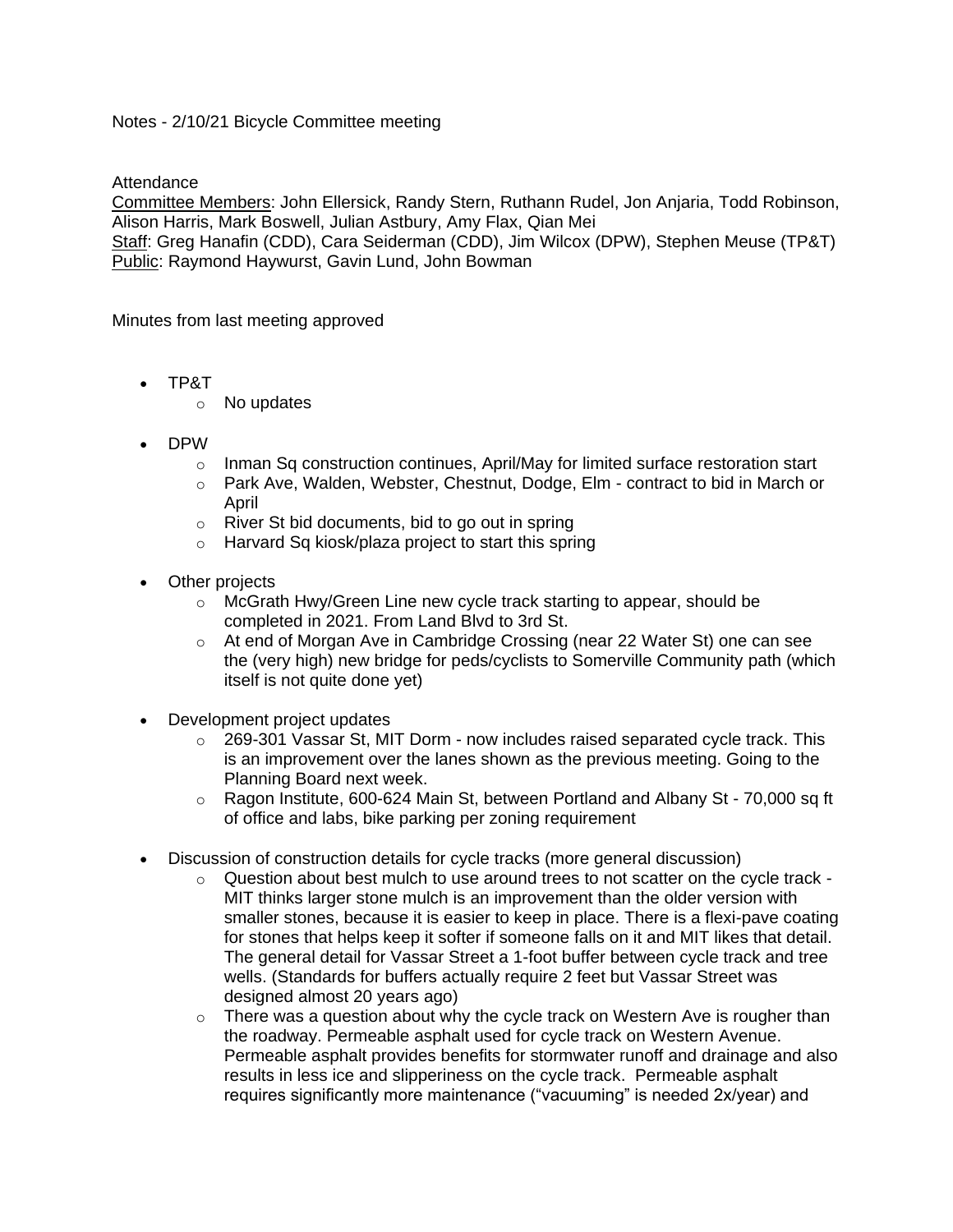pilot efforts with using the material in the main part of the roadway have not been successful. It may be used in a more limited way in parking lots.

- o Buffer needs to be designed with a material that is smooth and will keep it at the same level as the track over time.
- $\circ$  Cycle track on Commonwealth Ave in Boston has pollinator gardens used for buffers. DPW investigating the possibility of pollinator corridors and will bring back information about that to the committee. Will have a future discussion/presentation on green infrastructure in general.
- $\circ$  Question- while it is great to see DPW getting snow cleared from the separated bike lanes, the bike lane plowing is destroying bollards. A - getting best equipment is a work in progress; the narrowness of the bike lanes requires special equipment, which DPW has invested in getting, but there still may not be enough resources and the larger vehicles are sometimes used.
- Public comment
	- $\circ$  Kitty Knox bike path is degrading already Is it permeable too like Western Ave? A - No, that is different, a non-permeable material to protect tree roots. Needs to be looked at and any issues addressed.

## Committee Work for 2021

- Bike Ride this Spring. Assume virtual for now. Since virtual, could do more than one ride.
	- o Amy idea Health Advances in Cambridge, e.g., Moderna, received positive response
	- $\circ$  John Could diversity, equity, inclusion be tied in in some way? Qian E.g., a ride highlighting Black-owned businesses.
	- $\circ$  Qian Also reach out to more diverse communities for the ride than we have achieved in the past. (what would this mean for a virtual ride? May be more relevant for when in-person again)
	- $\circ$  Jon feedback from [19th amendment ride](https://storymaps.arcgis.com/stories/d61ca00a614648d6811629fab18dd11d) last year that was online via StoryMap? - A - Had good feedback, no way of knowing how many people actually rode it. Many people did look at the StoryMap.
	- o Qian will take lead on identifying Black-owned businesses
	- o Mark will take lead on identifying health advance locations; Amy will assist
- Qian idea crowdsourced routes from people, maybe with photo/selfie of contributors. Fill up a map of Cambridge with photos of people and their favorite locations to bike to or pass through. Could happen over the summer.
- Officer Elections
	- o Mark Boswell interested in being chair
	- o Amy Flax interested in vice chair
	- o Randy Stern interested in secretary
	- o So voted
- There is a new community engagement staff member in CDD. He will meet with the bike committee at some point.
- 2021 Committee Work Plan
	- o Several major work categories for 2021
		- Development Project Review follow along with and report to Committee on large projects in Cambridge carried out by private developers
		- City Infrastructure Projects follow along with and report to Committee on projects being undertaken by the City of Cambridge. In some cases, serve as a liaison on a Working Group.